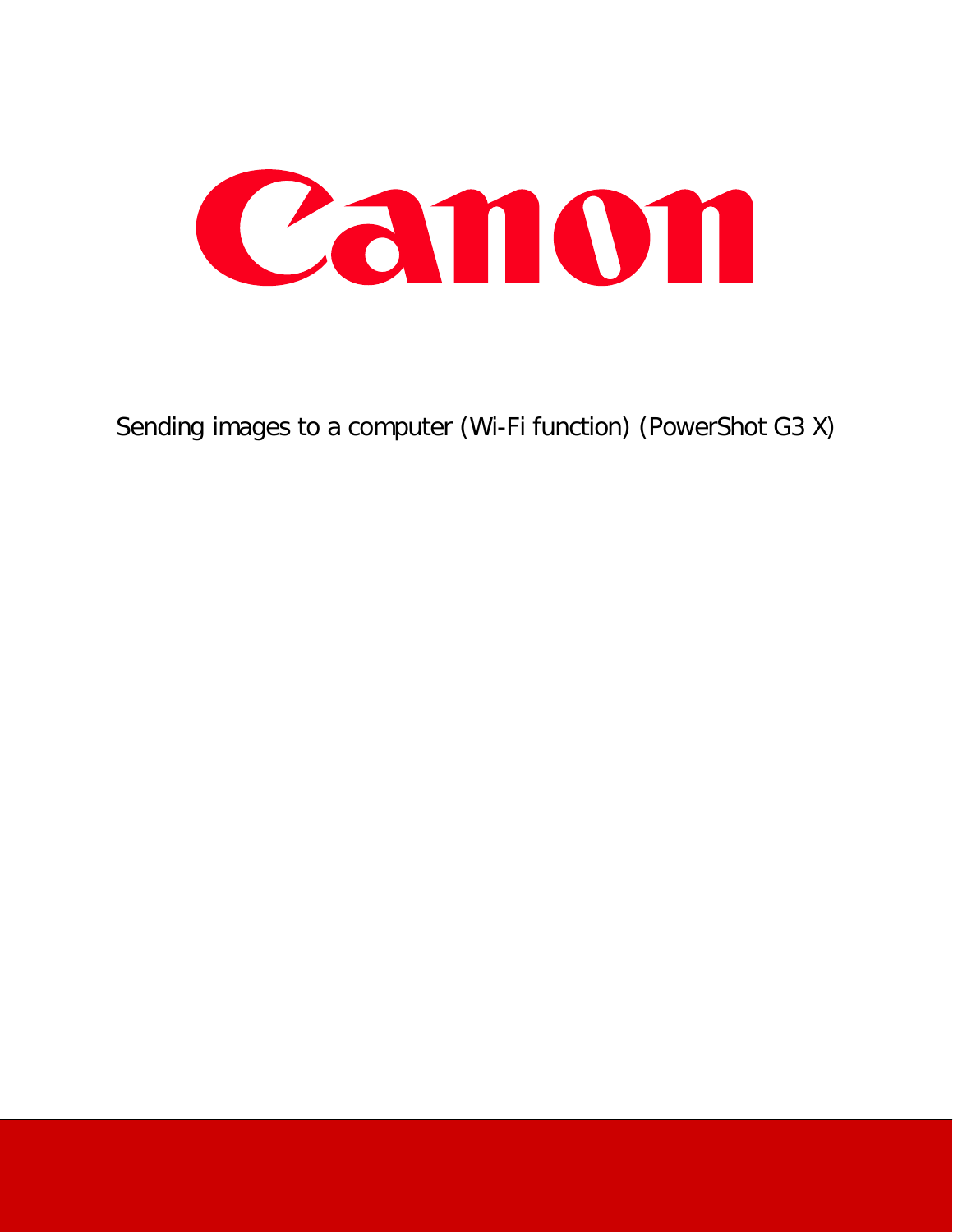# Getting Started

The procedure for using the Wi-Fi function to send images from a camera to a computer is explained in the following four steps. Proceed in order from Step 1.

 $\boxed{1}$ Step 1: Preparing necessary items

- **2** Step 2: Setting up the computer
- **3** Step 3: Connecting the camera to the computer

 $\vert 4\vert$ Step 4: Sending images to the computer



Step 1: Preparing necessary items

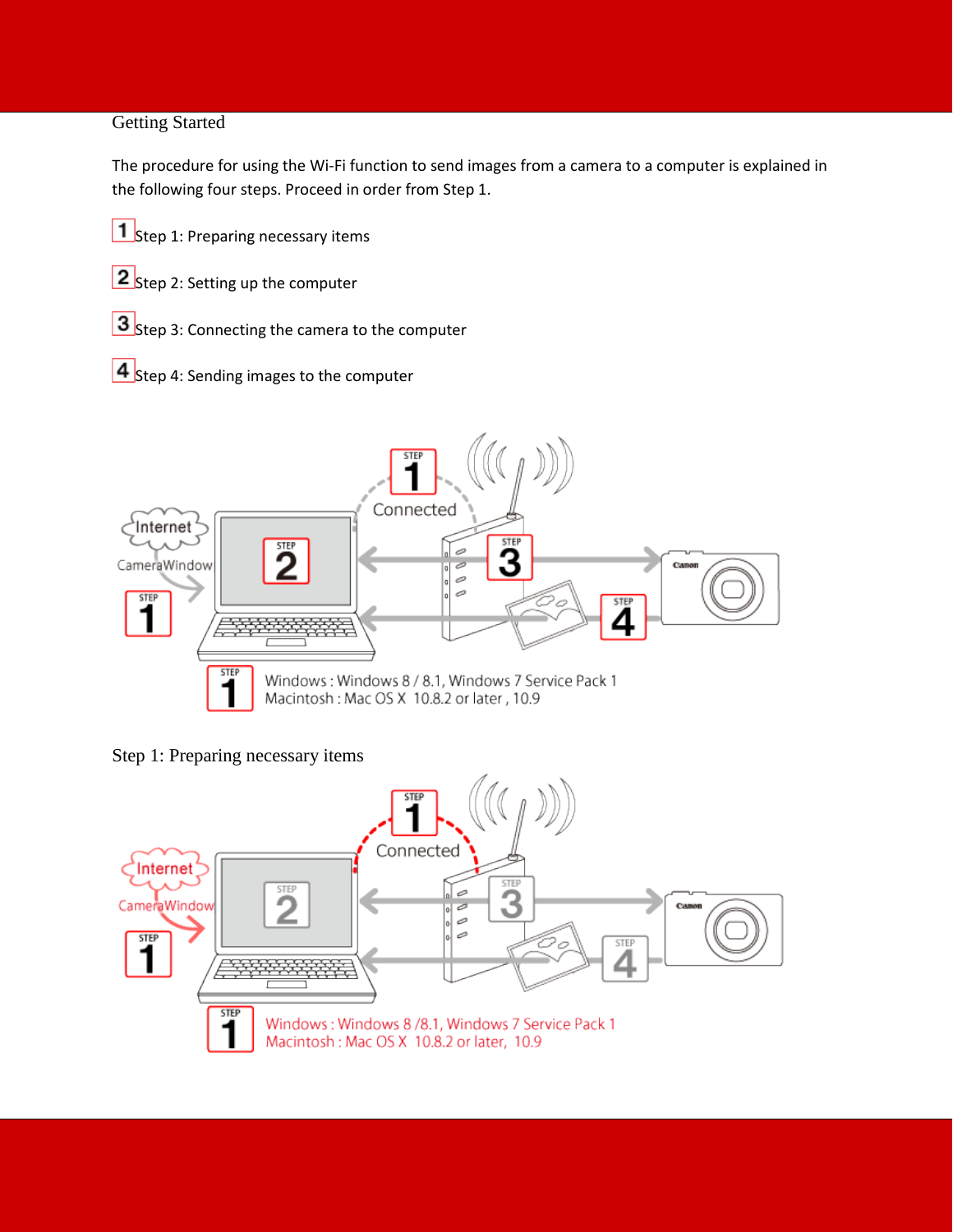1. Check the computer's requirements.

The camera can connect via Wi-Fi to computers running the following operating systems.

- Windows: Windows 8 / 8.1, Windows 7 Service Pack 1
- Macintosh: Mac OS X 10.8.2 or later, 10.9

### IMPORTANT

- Windows 7 Starter and Home Basic editions are not supported.
- Windows 7 N (European version) and KN (South Korean version) require a separate download and installation of Windows Media Feature Pack.

2. Confirm that an access point base unit (Wi-Fi router, etc.) is connected to the computer.

3. Make sure that the included CameraWindow\* software is installed.

\*The software is available for download from the Canon website.

### NOTE

- A router is a device that creates a network (LAN) structure for connecting multiple computers. A router that contains an internal Wi-Fi function is called a "Wi-Fi router".
- This page will refer to all Wi-Fi routers and base stations as "access points".
- When unsure of your computer setup, refer to the user manual provided with the computer.

Step 2: Setting up the computer (Windows only)

Even if your computer is connected to an access point, sending images from the camera to the computer requires changing the computer's settings. The procedure is explained below.

Windows 7 users, proceed to 2A: Windows 7 Windows 8 users, proceed to 2B: Windows 8 Mac users, proceed to Step 3: Connecting the camera to a computer.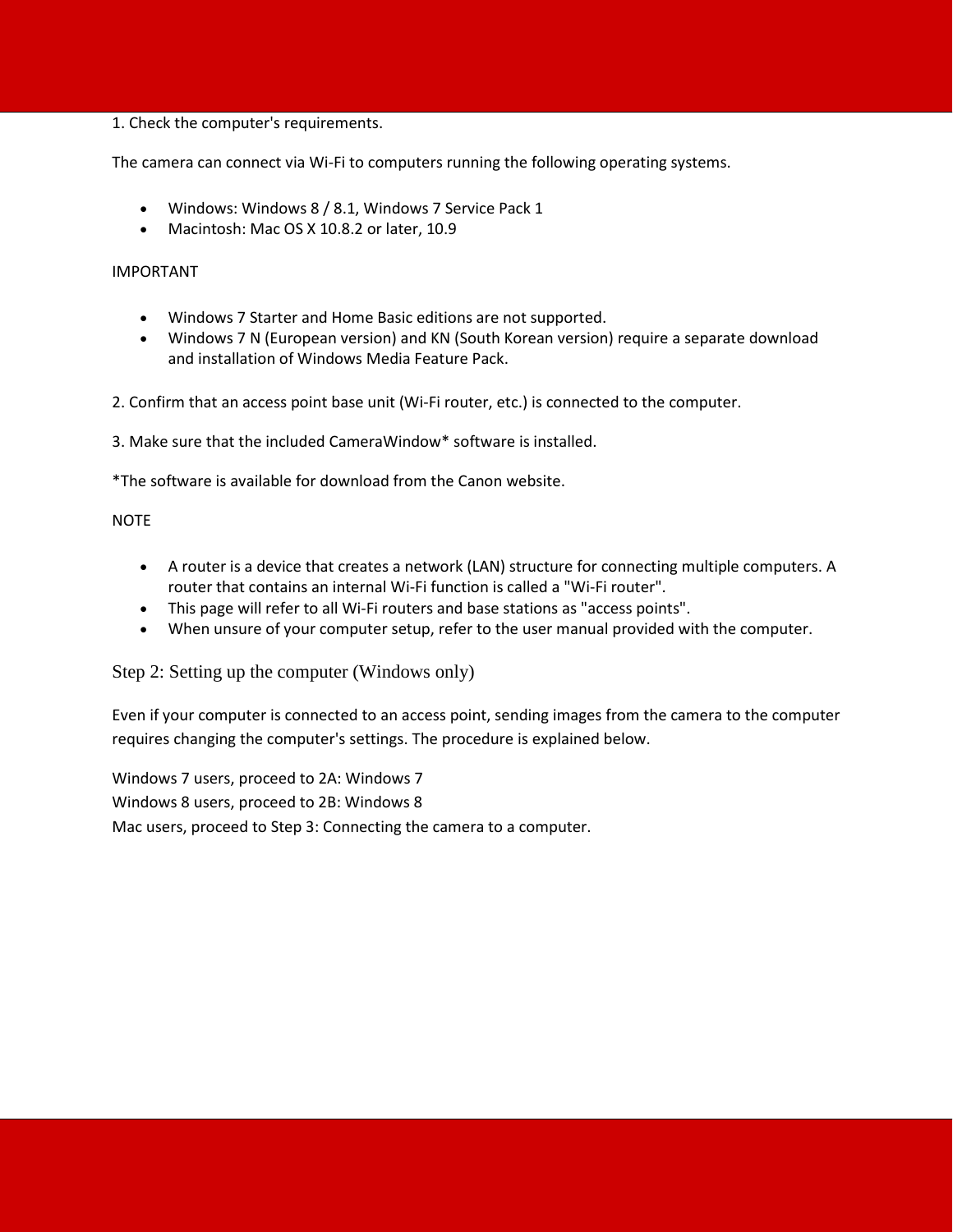

• 2A: Windows 7

2A-1. In the Start menu, click [All Programs] > [Canon Utilities].

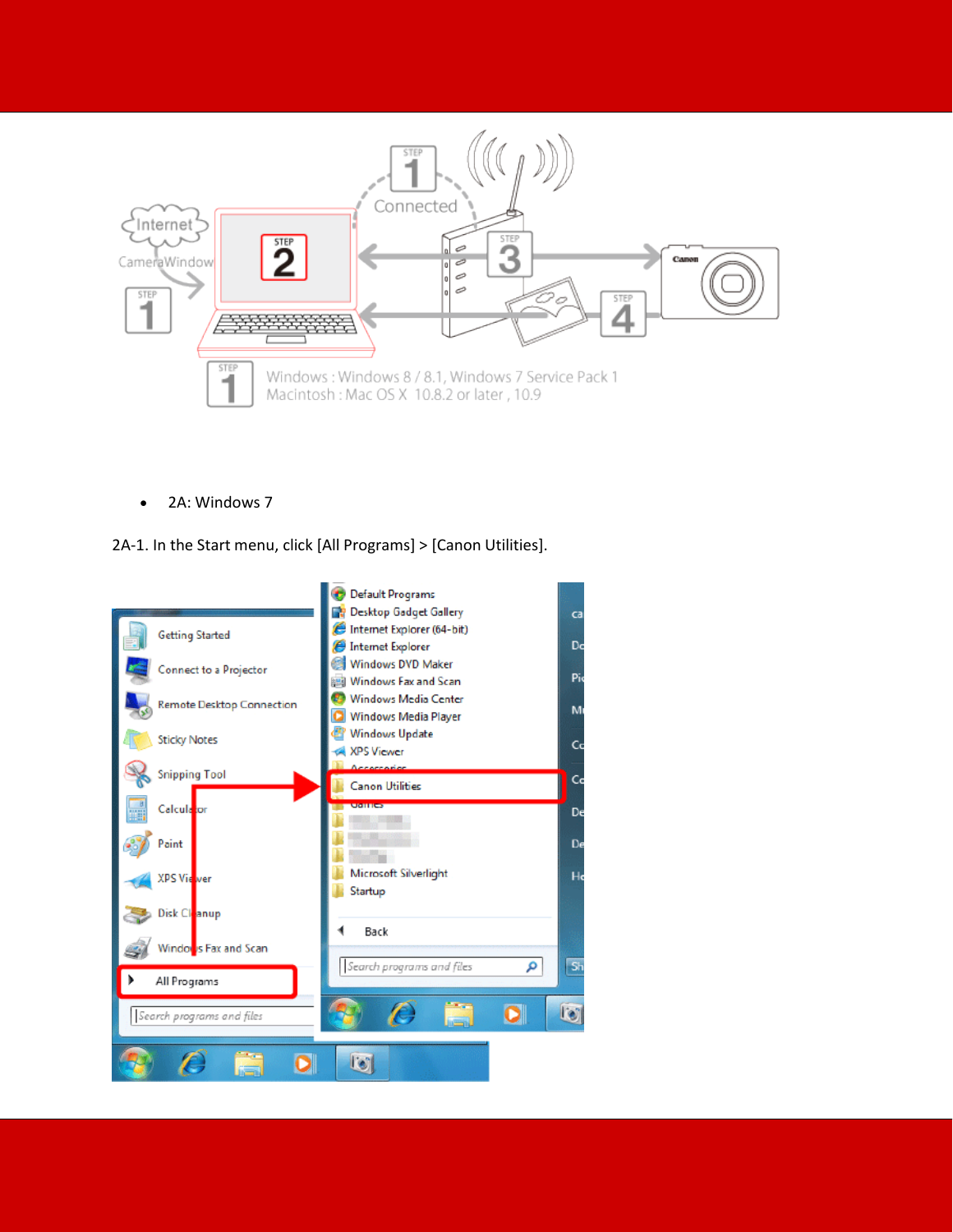2A-2. Click [CameraWindow] > [Wi-Fi connection setup].



2A-3. A screen similar to the one below will be displayed. Click [Yes].



2A-4. The following screen appears.

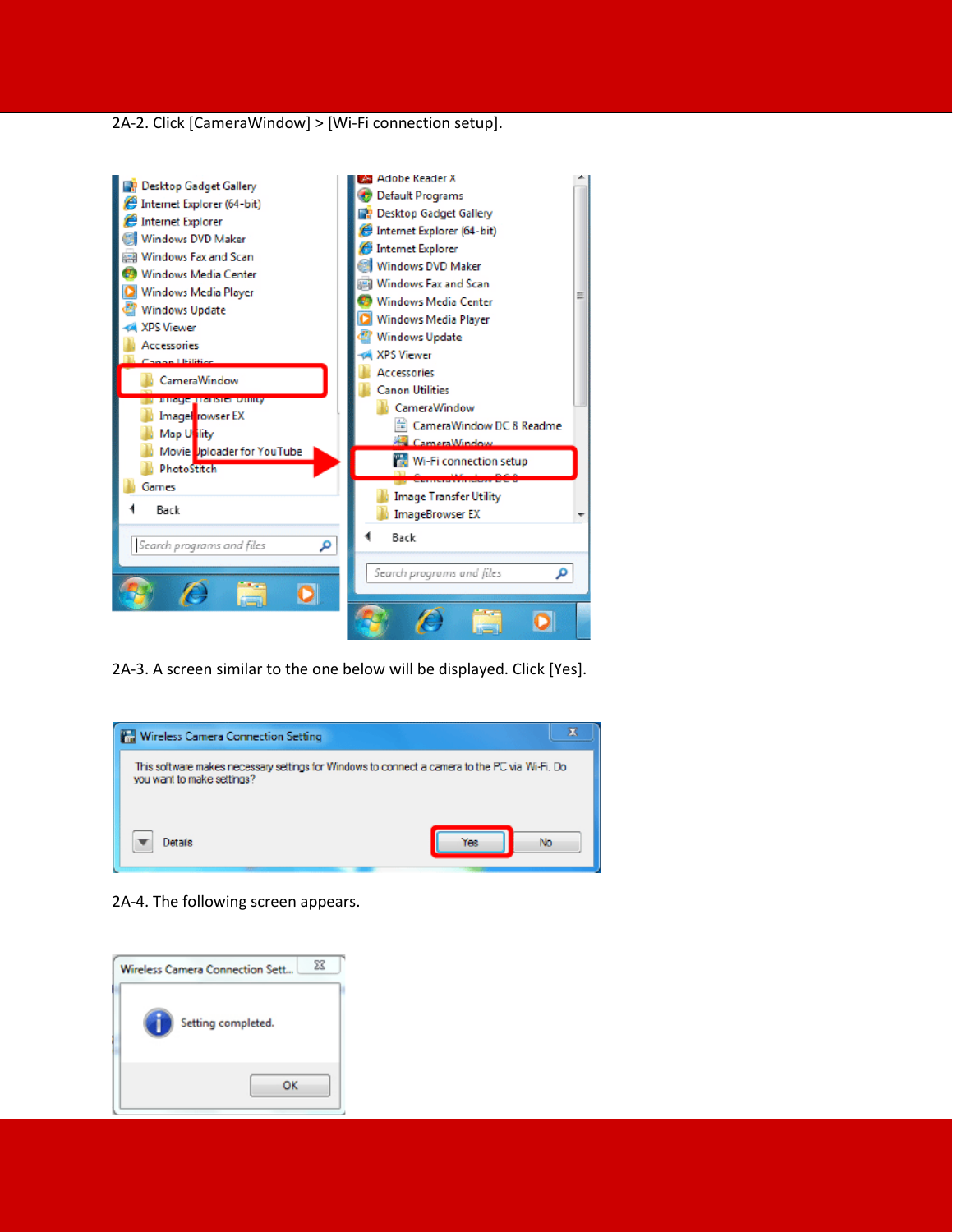This concludes the steps for connecting a computer to a wireless LAN.

Please proceed to Step 3: Connecting the camera to a computer.

• 2B: Windows 8

2B-1.  $\bigcirc$  Move the pointer to the bottom right of the screen to display the Charms, and then  $\bigcirc$  select [Start].



2B-2. Click [Wi-Fi Connection Set-up] on the Start menu.

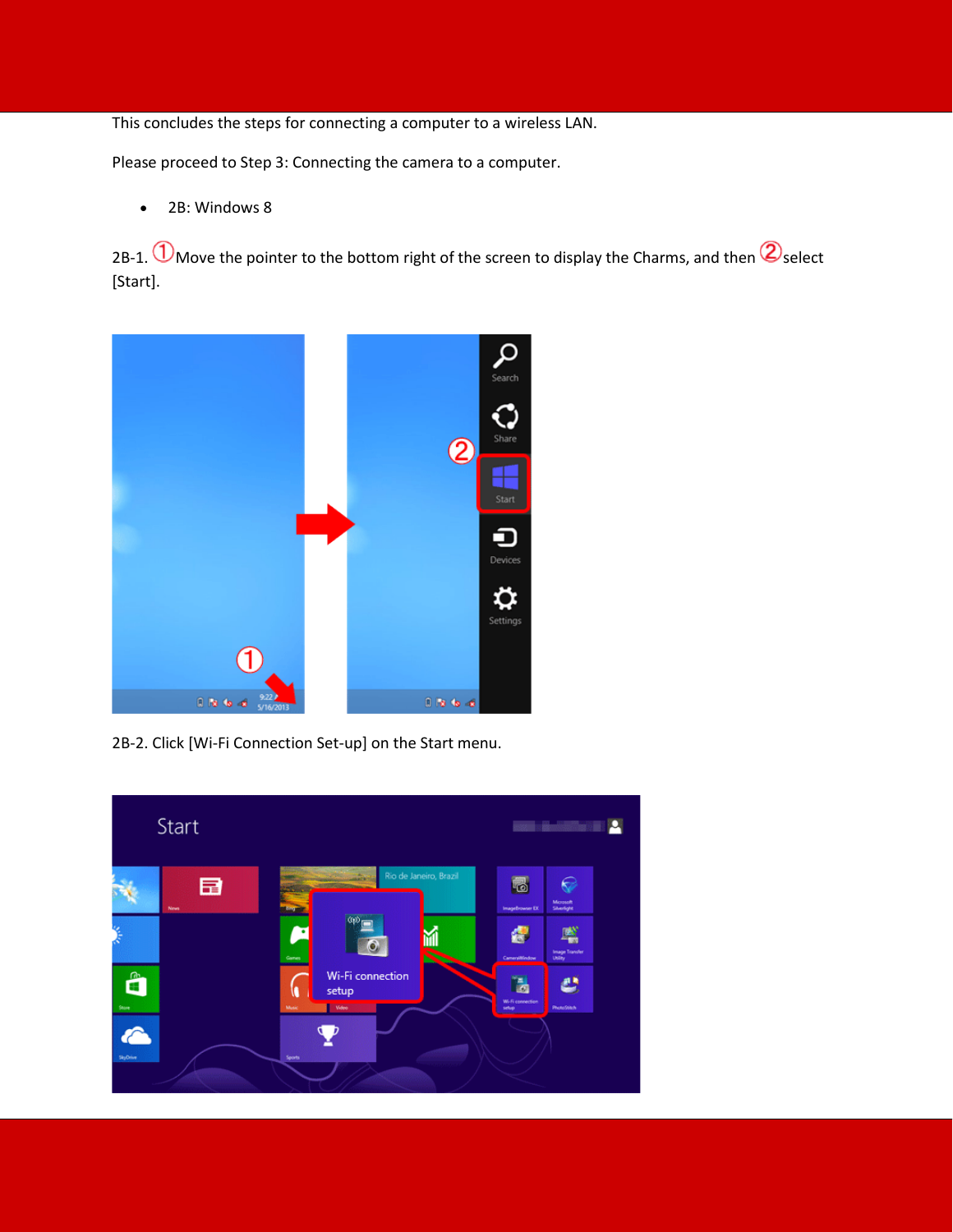2B-3. A screen similar to the one below will be displayed. Click [Yes].



2B-4. The following screen appears.



This completes the Wi-Fi setting procedure for the computer.

Please proceed to Step 3: Connecting the camera to a computer.

### Step 3: Connecting the camera to the computer



- 1. Press the [Playback] ( $\Box$ ) button to turn the camera on.
- 2. Press the [Wi-Fi] ((1)) button.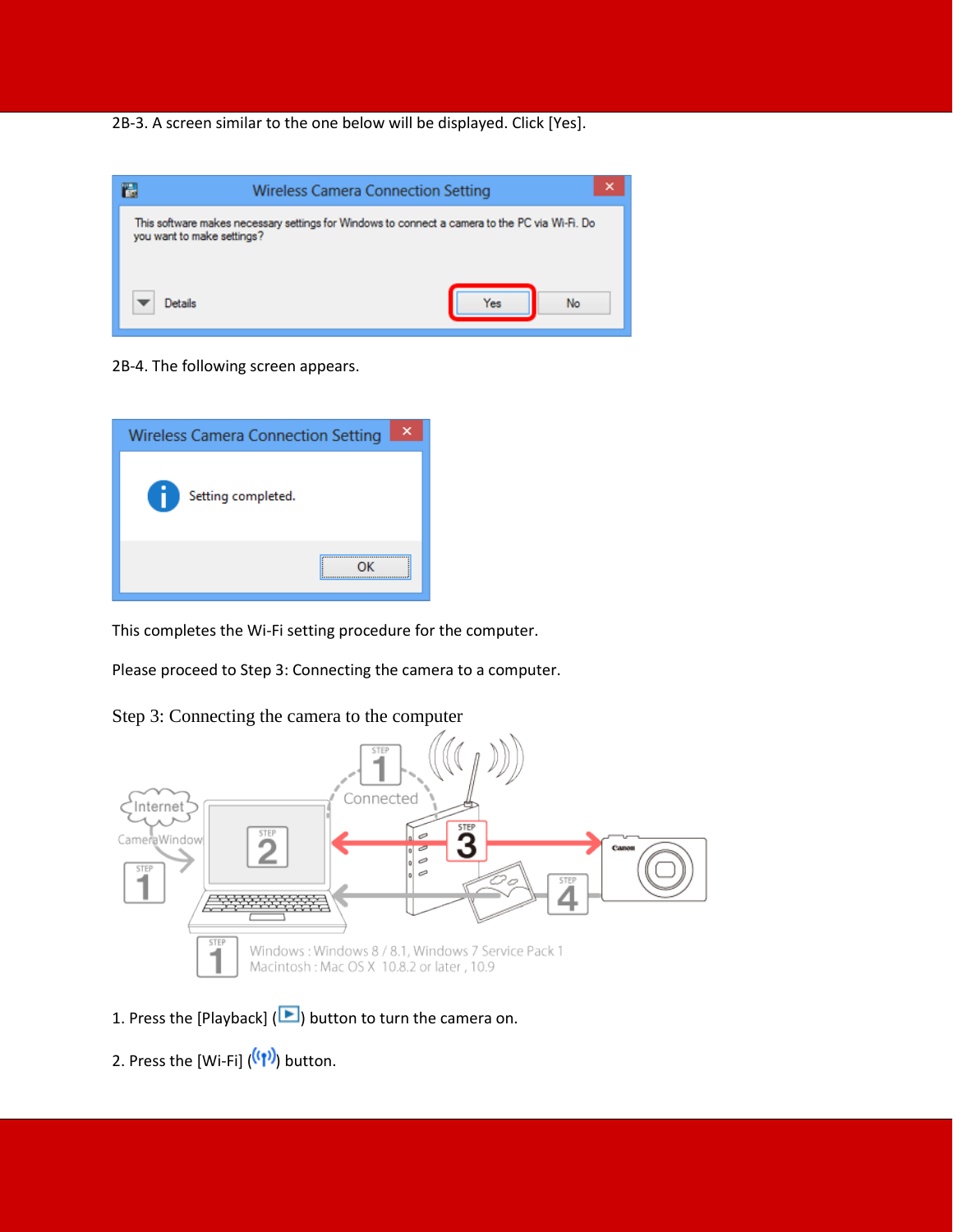

# NOTE

When setting up Wi-Fi for the first time, the camera nickname registration screen will be displayed.

This nickname will be displayed on the screen of target devices when connecting to other devices via Wi-Fi.

| Device Nickname                  |
|----------------------------------|
|                                  |
| Enter a nickname for this camera |
| test                             |
| ОΚ                               |
| <b>MINU</b> Cancel               |

Press the [  $\circ$  ] button to display the keyboard, and use it to enter a nickname for the camera.

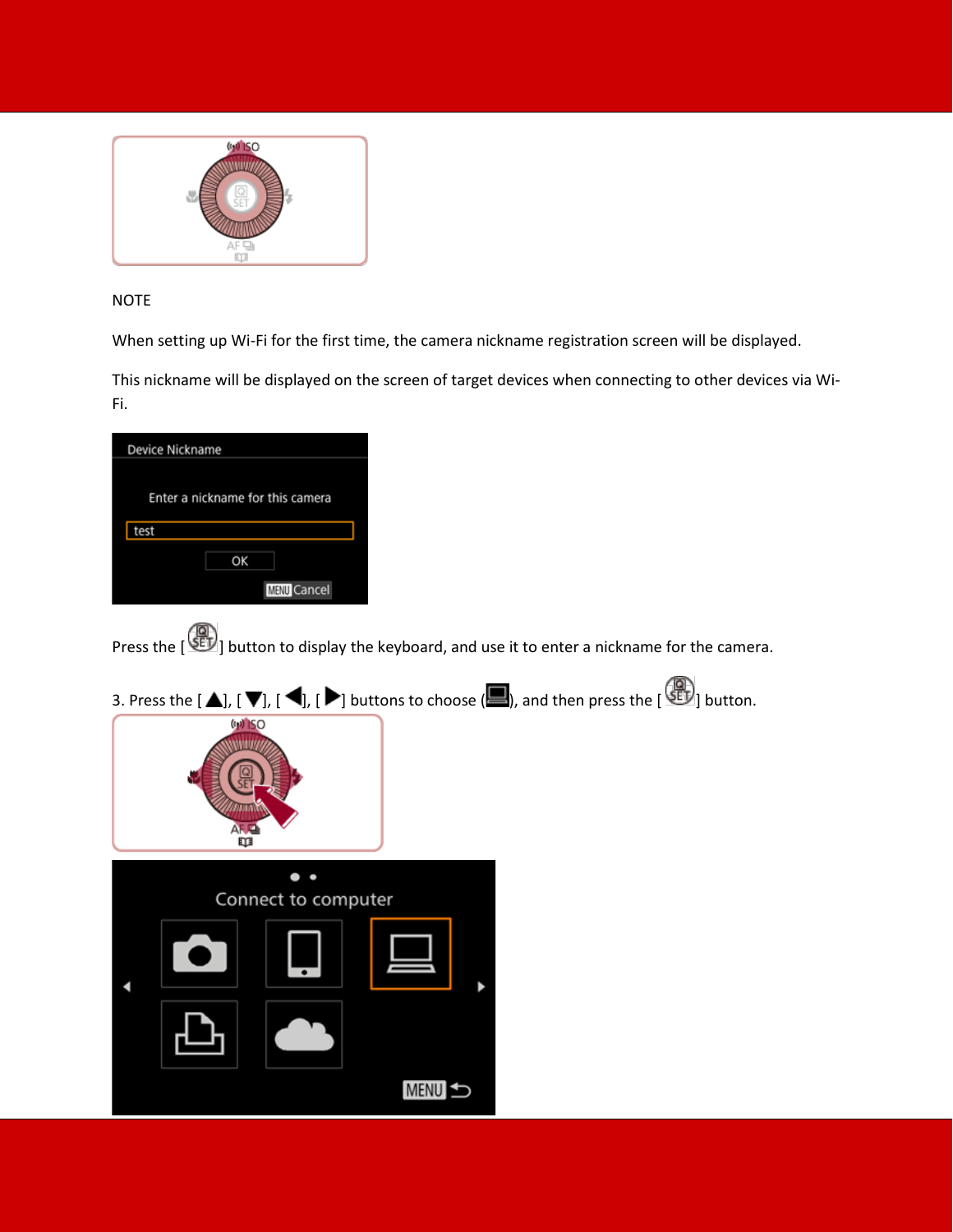4. Press the [ $\triangle$ ], [ $\blacktriangledown$ ] buttons to choose [Add a Device], and then press the [ $\triangle$ ] button.

| Select a Device       |
|-----------------------|
| Add a Device          |
| <b>Edit a Device</b>  |
| osatos PewerShot      |
| <b>DOP1431 Camera</b> |
|                       |
|                       |
| <b>MENU</b>           |

### NOTE

Once a computer is added, the computer name will be displayed on the screen in 4. To connect to a computer again, simply choose the computer name from the list.

5. A list of detected access points will be displayed in the [Access Point Connect] screen.

Use the following method to connect with an access point.

5A Connecting to WPS-Compatible Access Points

5B Connecting to Access Points in the List

5C Connecting to an access point manually

NOTE

- WPS makes it easy to complete settings when connecting devices over Wi-Fi. You can use either Push Button Configuration Method or PIN Method for settings on a WPS supported device. The push button configuration method is used in the following explanation.
- Refer to the user guide provided with your access point to check if it supports WPS.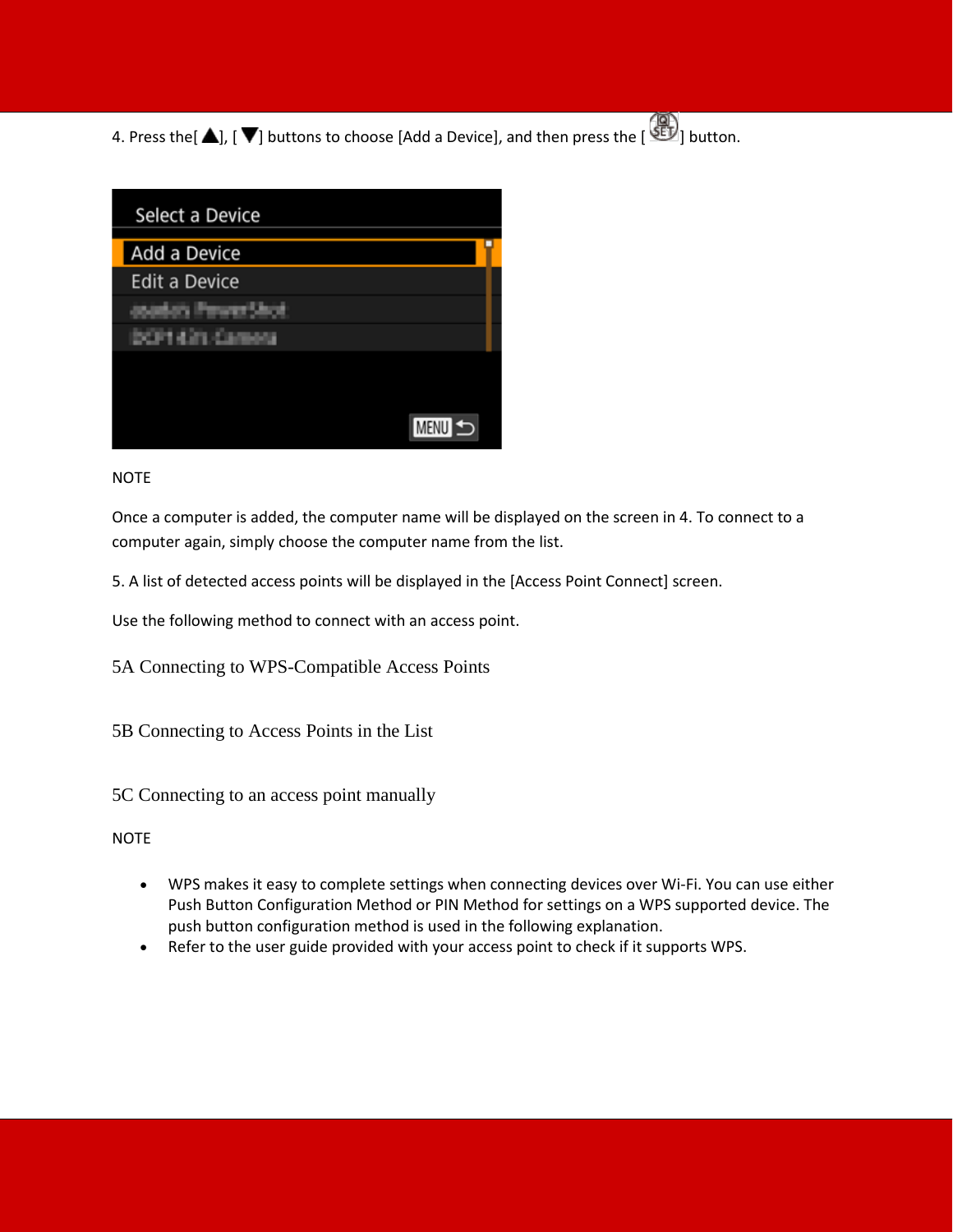5A Connecting to WPS-Compatible Access Points.

5A-1. Press the [ $\Box$ ], [ $\nabla$ ] buttons to choose [WPS Connection], and then press the [ $\Box$ ] button.

| <b>Select Network</b> |                  |
|-----------------------|------------------|
| Refresh               |                  |
| <b>WPS Connection</b> |                  |
| SSID_0                | ᠳ                |
| SSID_1                | ᠳ                |
|                       |                  |
|                       |                  |
|                       | <b>MENU</b><br>ঠ |

5A-2. Press the  $[\triangle]$ ,  $[\nabla]$  buttons to choose [PBC Method], and then press the  $[\triangle]$ ] button.

| <b>WPS Connection</b> |               |
|-----------------------|---------------|
| <b>PBC Method</b>     |               |
| <b>PIN Method</b>     |               |
|                       |               |
|                       |               |
|                       |               |
|                       |               |
|                       | <b>MENU S</b> |

5A-3. On the access point, hold down the WPS connection button for a few seconds. On the camera,  $\binom{9}{2}$  button.

| $P_{1}$ case the $1$ $\rightarrow$ $1$ of the state $P_{2}$ |                                                        |           |
|-------------------------------------------------------------|--------------------------------------------------------|-----------|
| <b>WPS Connection</b>                                       |                                                        |           |
|                                                             | Push and hold the access point<br>button, then proceed |           |
|                                                             | <b>Next</b>                                            |           |
|                                                             |                                                        | MENU<br>↰ |

- The camera will connect to the access point.
- A list of computers connected to the access point will appear in the [Select a Device] screen.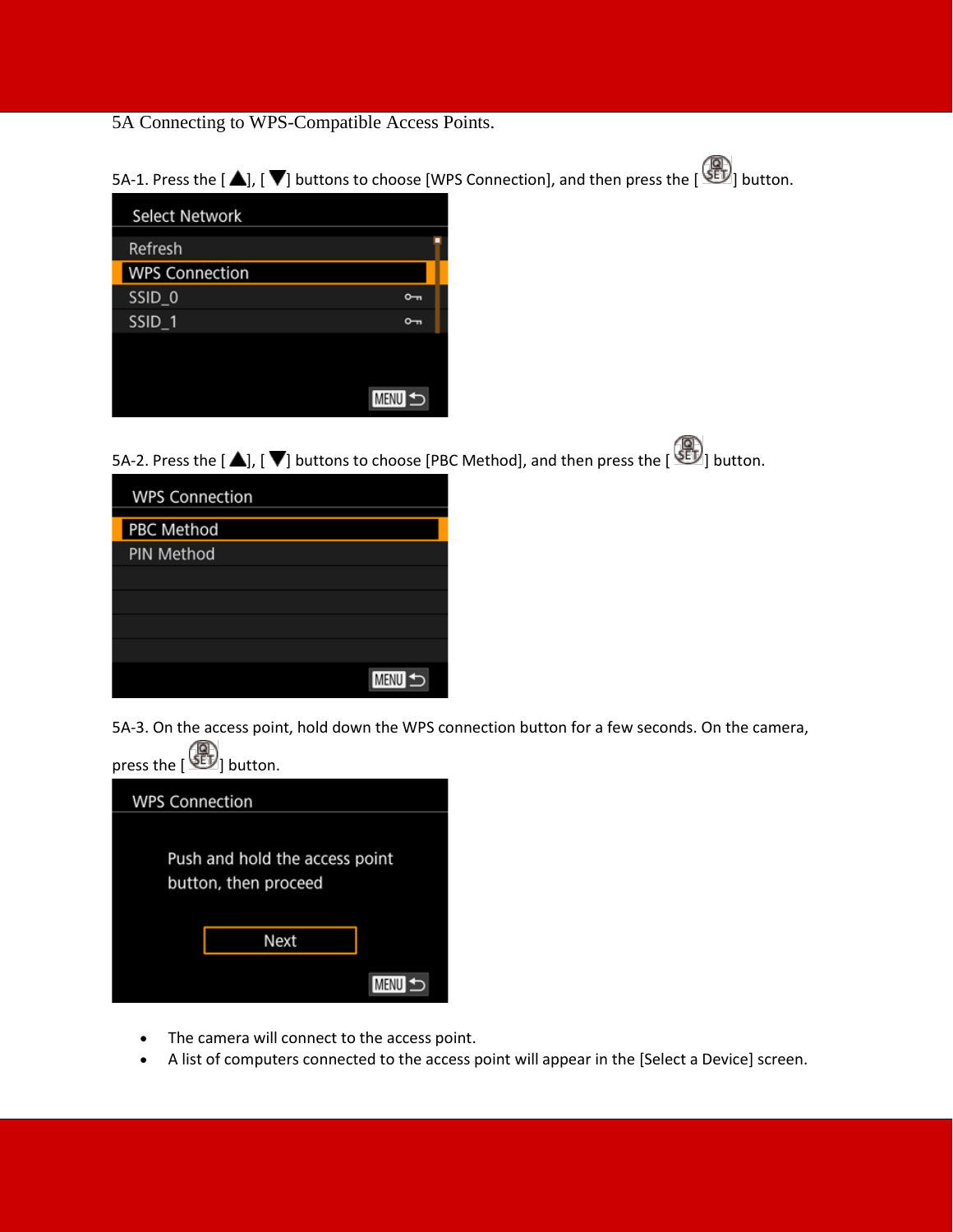## NOTE

A WPS connection button is affixed to your access point (Wireless LAN, router, etc.). For further details on the location and how many seconds to press it, refer to the user guide included with your access point.



5A-4. When a connectible device is found, a screen like the one below will appear.

Touch the name of the computer you want to connect with.

| Select a Device             |  |
|-----------------------------|--|
| Refresh                     |  |
| ID <sub>1</sub>             |  |
|                             |  |
|                             |  |
| Select device to connect to |  |

A screen like the one below will appear.

| Connecting |                             |
|------------|-----------------------------|
|            | Connected device:<br>$ID_1$ |
|            |                             |
|            | Cancel                      |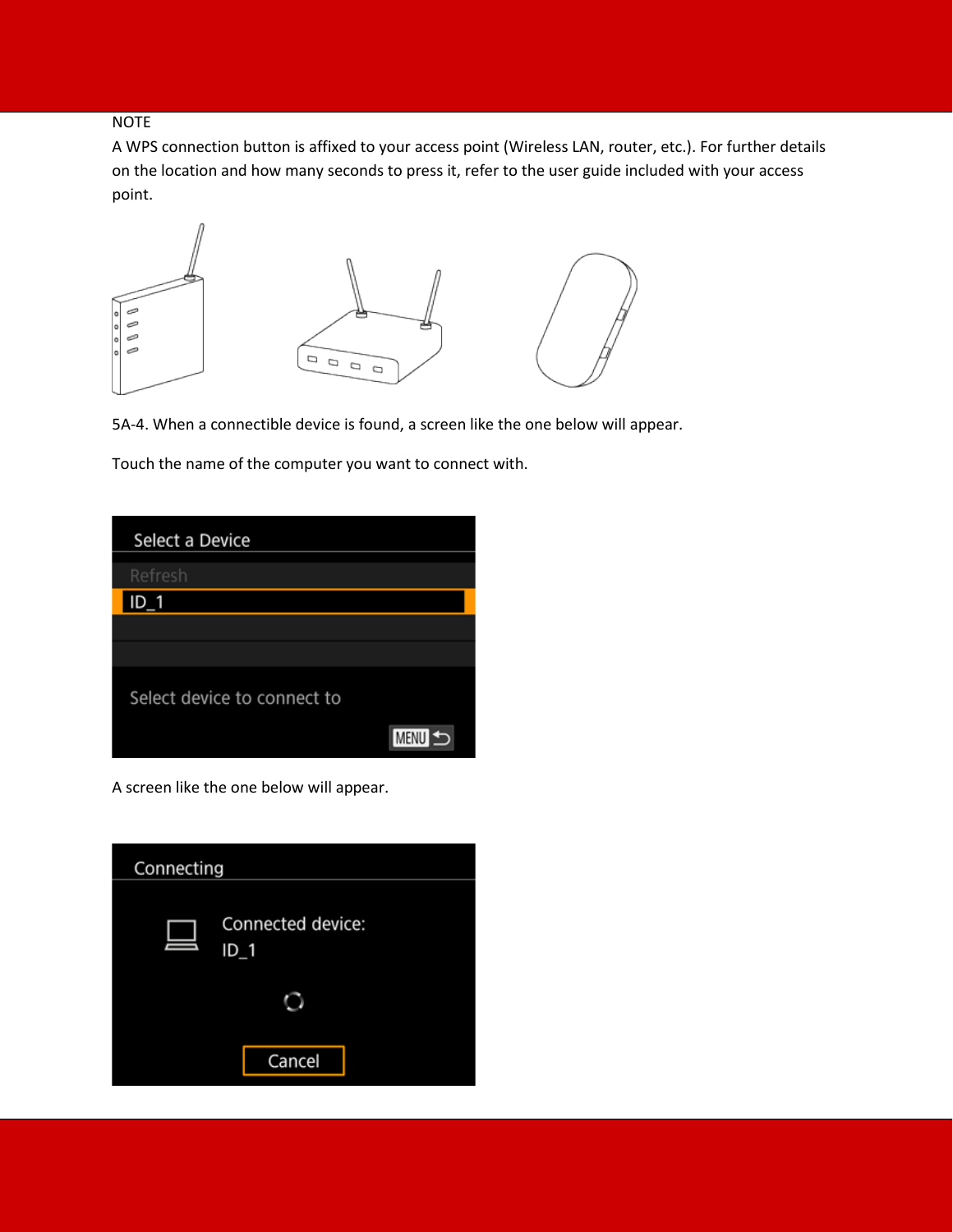If you are using Mac or Windows with the drivers installed, the screen will turn off after the connection is terminated. Please proceed to Step 4: Sending images to a computer.

For Windows users, when connecting your camera to your computer wirelessly for the first time, the display will not change during connection. Please proceed to 6. Driver Installation.

5BConnecting to Access Points in the List

5B-1. The access point's encryption key is necessary for connection. Refer to the user guide included with your access point to look up information on SSID, Network certificates, and security keys.

NOTE

• An encryption key (network key) is the key used when encrypting data during wireless transmission.

5B-2. Press the  $[\triangle]$ ,  $[\nabla]$  buttons to choose a network (access point), and then press the  $[\triangle]$  button.

| <b>Select Network</b> |                  |
|-----------------------|------------------|
| Refresh               |                  |
| <b>WPS Connection</b> |                  |
| SSID_0                | $_{\rm o-m}$     |
| SSID_1                | ๛                |
|                       |                  |
|                       |                  |
|                       | <b>MENU</b><br>↽ |

5B-3. **O**Press the [  $\bigcirc$  ] button to access the keyboard, and then enter the encryption key, **2**Choose [Next], and press the  $\left[\begin{matrix} \circledR \ \circledR \end{matrix}\right]$  button.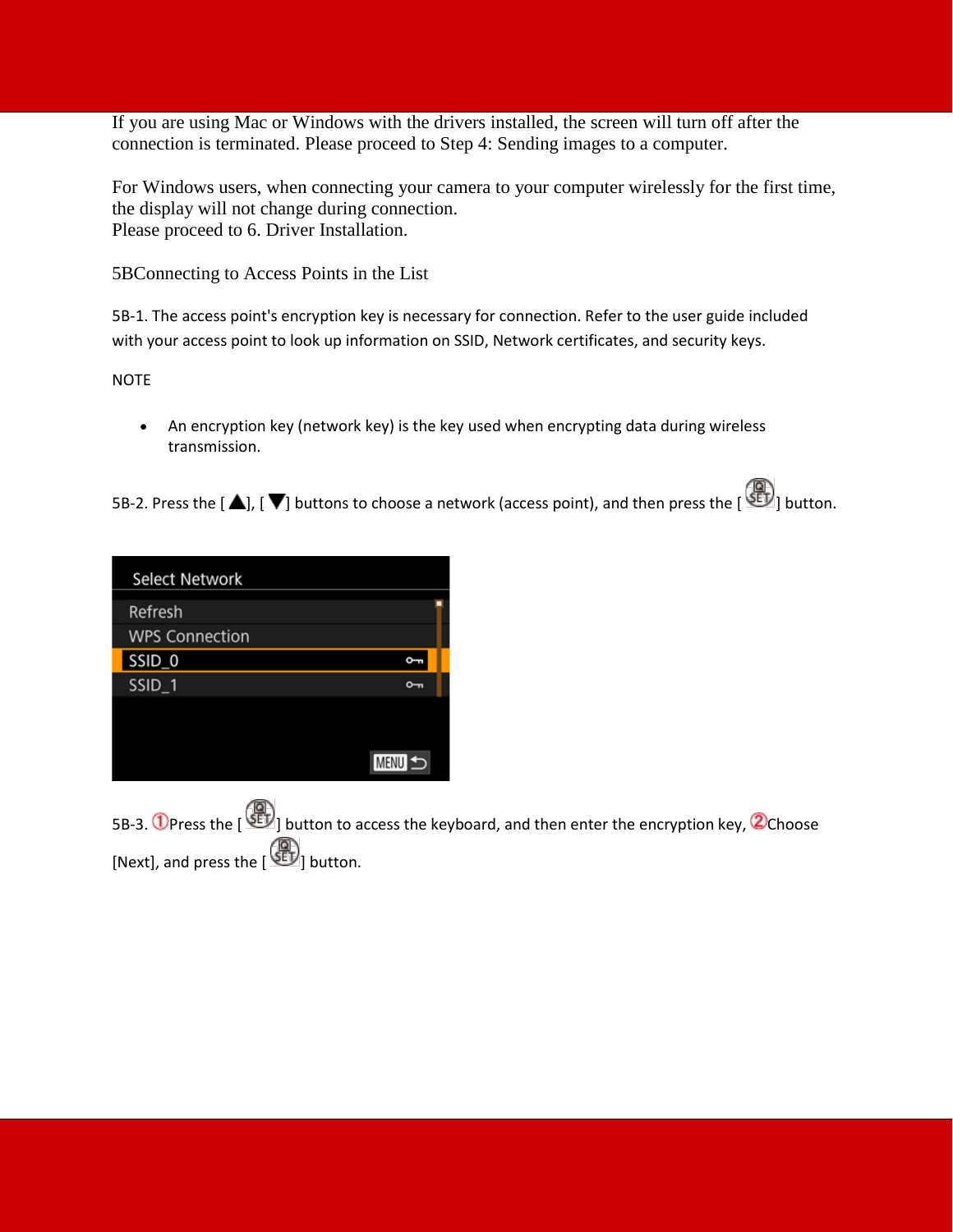| Password Entry                               |
|----------------------------------------------|
| Enter a password<br>Security: WPA2-PSK (AES) |
|                                              |
| <b>Next</b>                                  |
| <b>MENU</b> Cancel                           |

5B-4. Press the [ $\Box$ ], [ $\nabla$ ] buttons to choose [Auto] and press the [ $\Box$ ] button.

| <b>Network Settings</b> |        |
|-------------------------|--------|
| Auto                    |        |
| Manual                  |        |
|                         |        |
|                         |        |
|                         |        |
|                         |        |
|                         | MENU 5 |

5B-5. A list of devices connected to the access point will appear on the screen.

Press the  $[\triangle]$ ,  $[\nabla]$  buttons to choose the name of the computer you want to connect to, and then press the  $[\begin{matrix}\blacksquare \\ \blacksquare \end{matrix}]$  button.

| Select a Device             |     |
|-----------------------------|-----|
| Refresh                     |     |
| ID_1                        |     |
|                             |     |
|                             |     |
| Select device to connect to | MEN |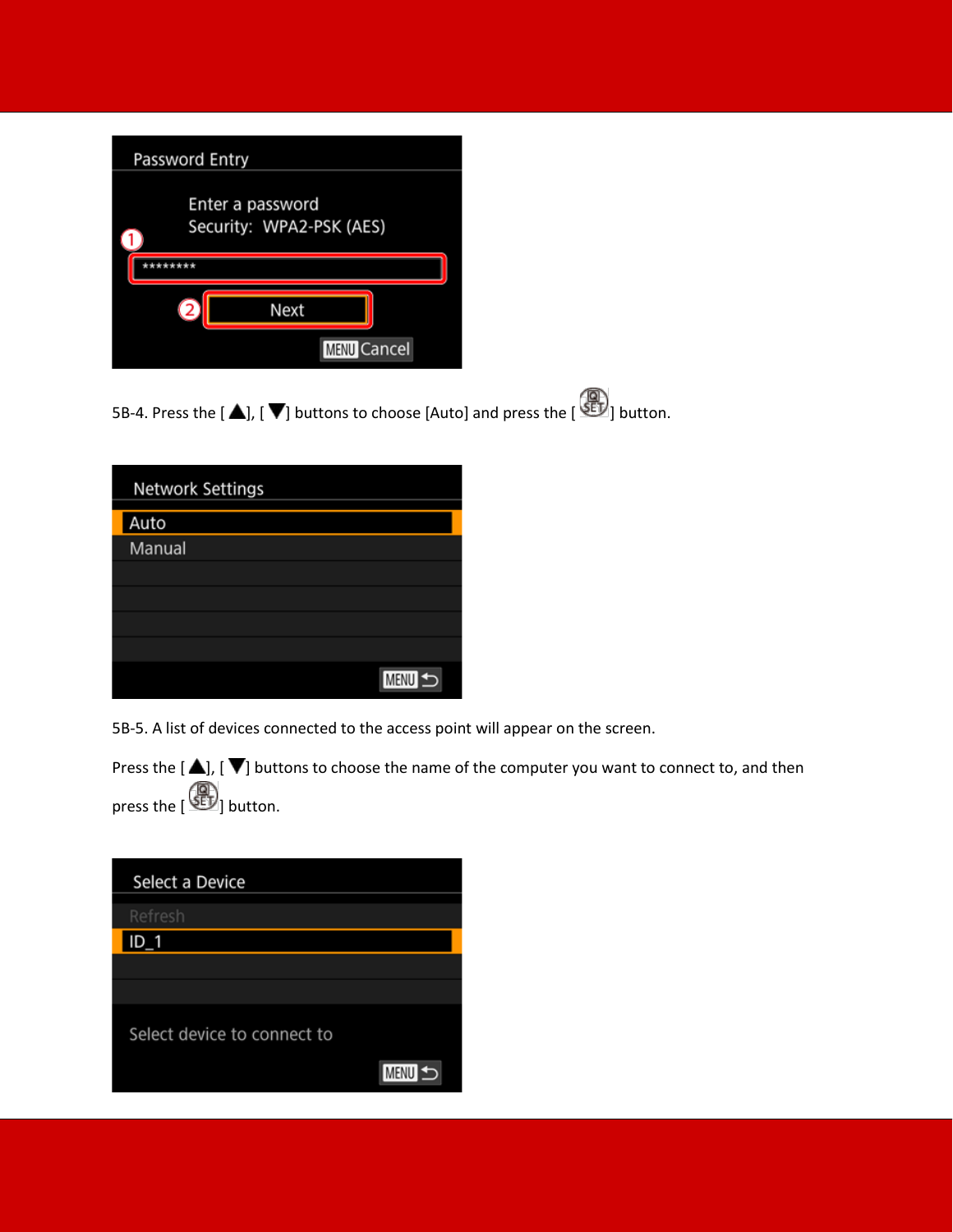A screen like the one below will appear.

| Connecting |                             |  |
|------------|-----------------------------|--|
|            | Connected device:<br>$ID_1$ |  |
|            |                             |  |
|            | Cancel                      |  |

If you are using Mac or Windows with the drivers installed, the screen will turn off after the connection is terminated. Please proceed to Step 4: Sending images to a computer.

For Windows users, when connecting your camera to your computer wirelessly for the first time, the display will not change during connection. Please proceed to 6. Driver Installation.

5C Connecting to an access point manually.

5C-1. The access point's SSID, security method, and encryption key are all necessary for connection. Refer to the user guide included with your access point to look up information on SSID, Security method/encryption method, and security keys.

NOTE

- SSID-Numbers and letters used to identify a specific existing access point. This is also called the "access point name" or "network name".
- Security method/encryption method is the method for encrypting data during wireless transmission.
- Encryption key (network key) is the key used when encrypting data during wireless transmission.

5C-2. Press the  $[\triangle]$ ,  $[\nabla]$  buttons to choose [Manual Settings] and press the  $[\triangle]$ ] button.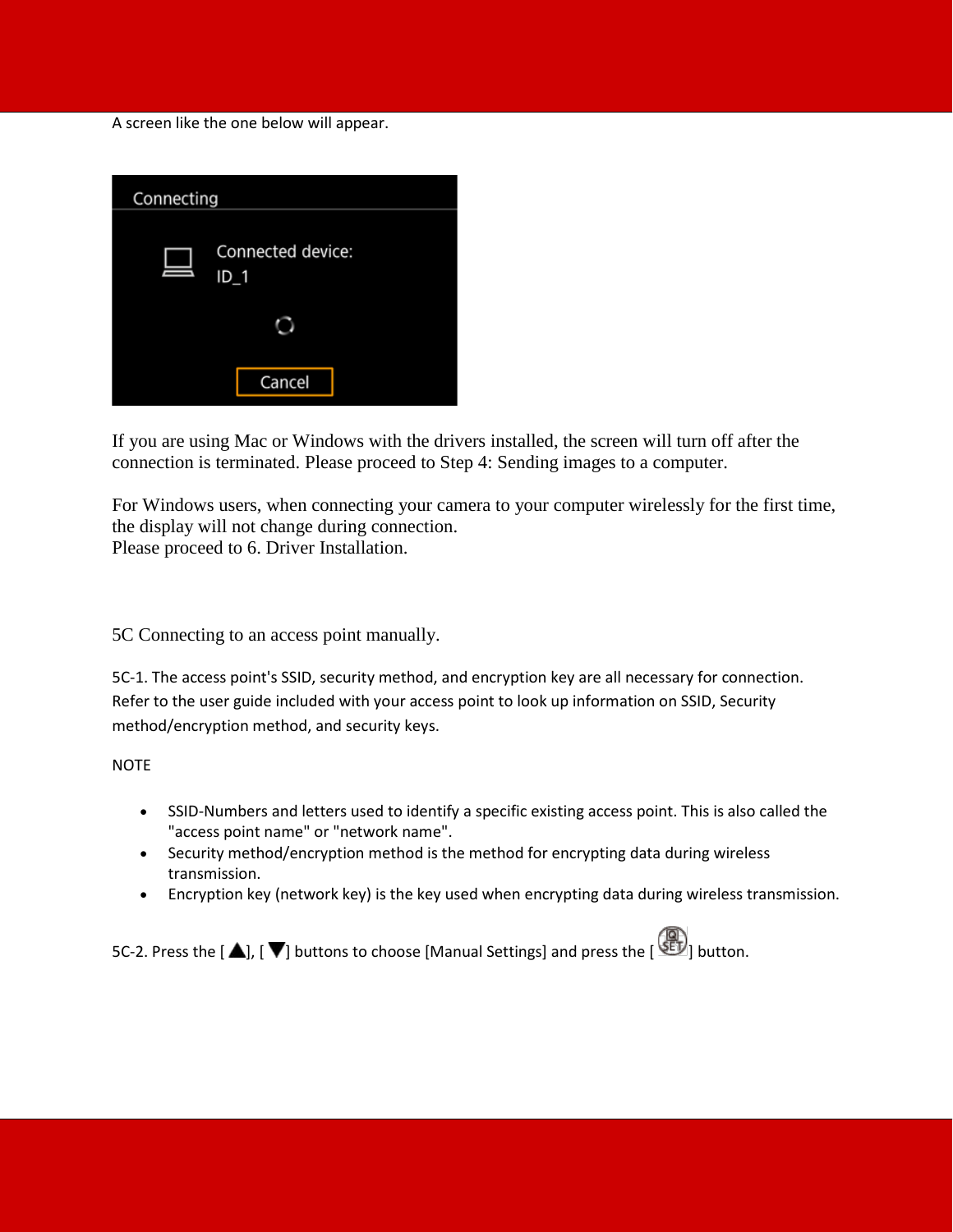| <b>Select Network</b>            |               |
|----------------------------------|---------------|
| SSID_16                          |               |
| SSID_17                          |               |
| SSID_18                          |               |
| <b>Manual Settings</b>           |               |
| Connect to access point manually | <b>MENU S</b> |
|                                  |               |
| <b>AND</b>                       |               |

5C-3. **O**Press the [  $\left(\frac{1}{2}\right)$  button and enter the SSID key on the displayed keyboard. **2** Choose [Next] and press the  $[\begin{matrix}\blacksquare \\ \blacksquare \end{matrix}]$  button.

| <b>SSID Entry</b>                                            |
|--------------------------------------------------------------|
| Enter the SSID of the access<br>point you want to connect to |
| My Network                                                   |
| <b>Next</b>                                                  |
| <b>MENU</b> Cancel                                           |

5C-4. Choose the Security method/encryption method.

| <b>Security Settings</b> |             |
|--------------------------|-------------|
| WPA/WPA2-PSK             |             |
| <b>WEP</b>               |             |
| None                     |             |
|                          |             |
|                          |             |
|                          |             |
|                          | <b>MENU</b> |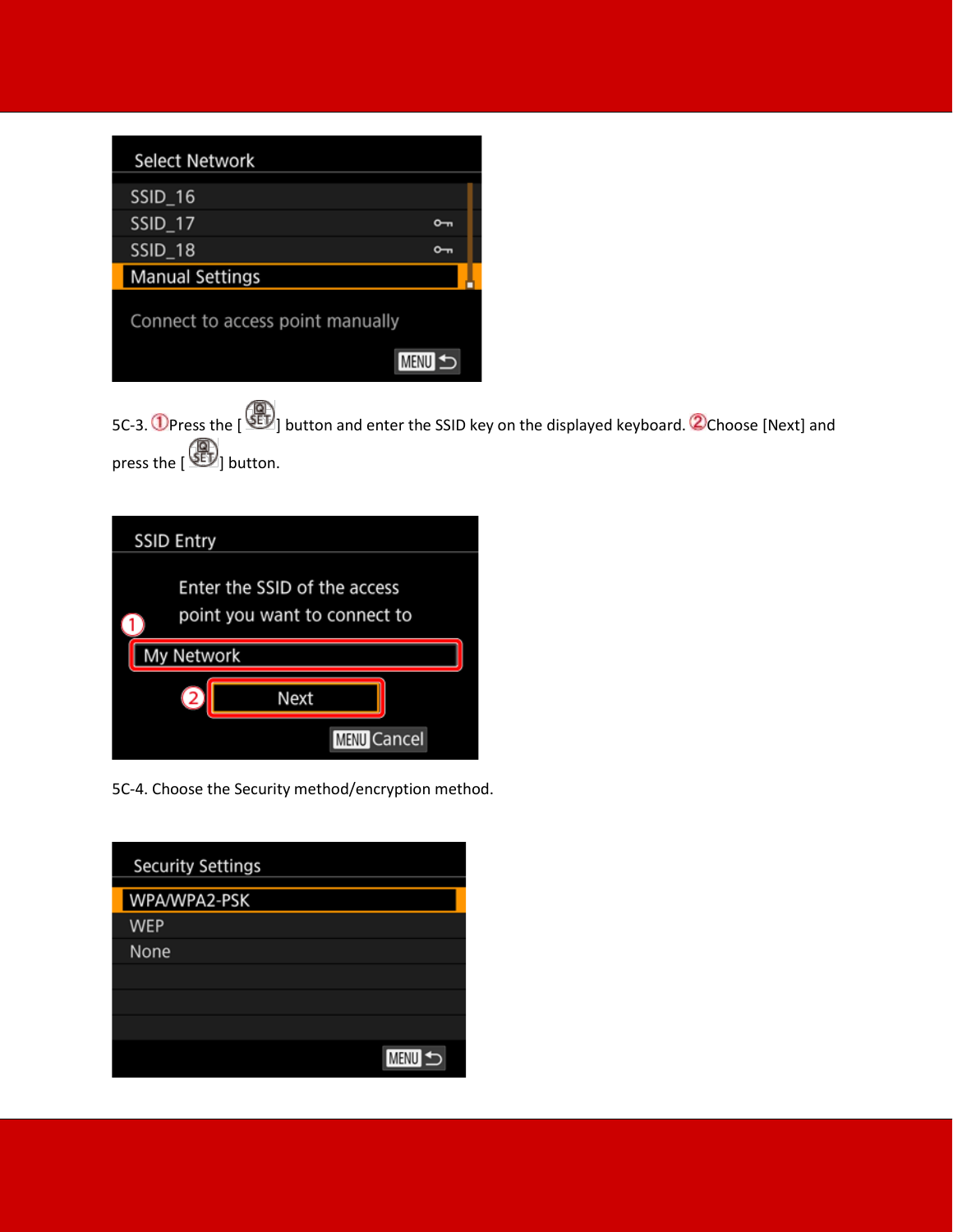5C-5. **O**Press the [  $\bigcirc$  ] button to access the keyboard, and then enter the encryption key. **2** Choose [Next], and then press the [ ] button.

| Password Entry                               |
|----------------------------------------------|
| Enter a password<br>Security: WPA2-PSK (AES) |
|                                              |
| <b>Next</b>                                  |
| <b>MENU</b> Cancel                           |

5C-6. Press the [ $\blacktriangle$ ], [ $\blacktriangledown$ ] buttons to choose [Auto], and then press the [ $\binom{[2]}{[2]}$  button.

| <b>Network Settings</b> |             |
|-------------------------|-------------|
| Auto                    |             |
| Manual                  |             |
|                         |             |
|                         |             |
|                         |             |
|                         |             |
|                         | <b>MENU</b> |

5C-7. When a device is found, a screen like the following will appear.

Choose the name of the computer you want to connect to, and then press the  $\begin{bmatrix} \begin{matrix} 0 \\ 0 \end{matrix} \end{bmatrix}$  button.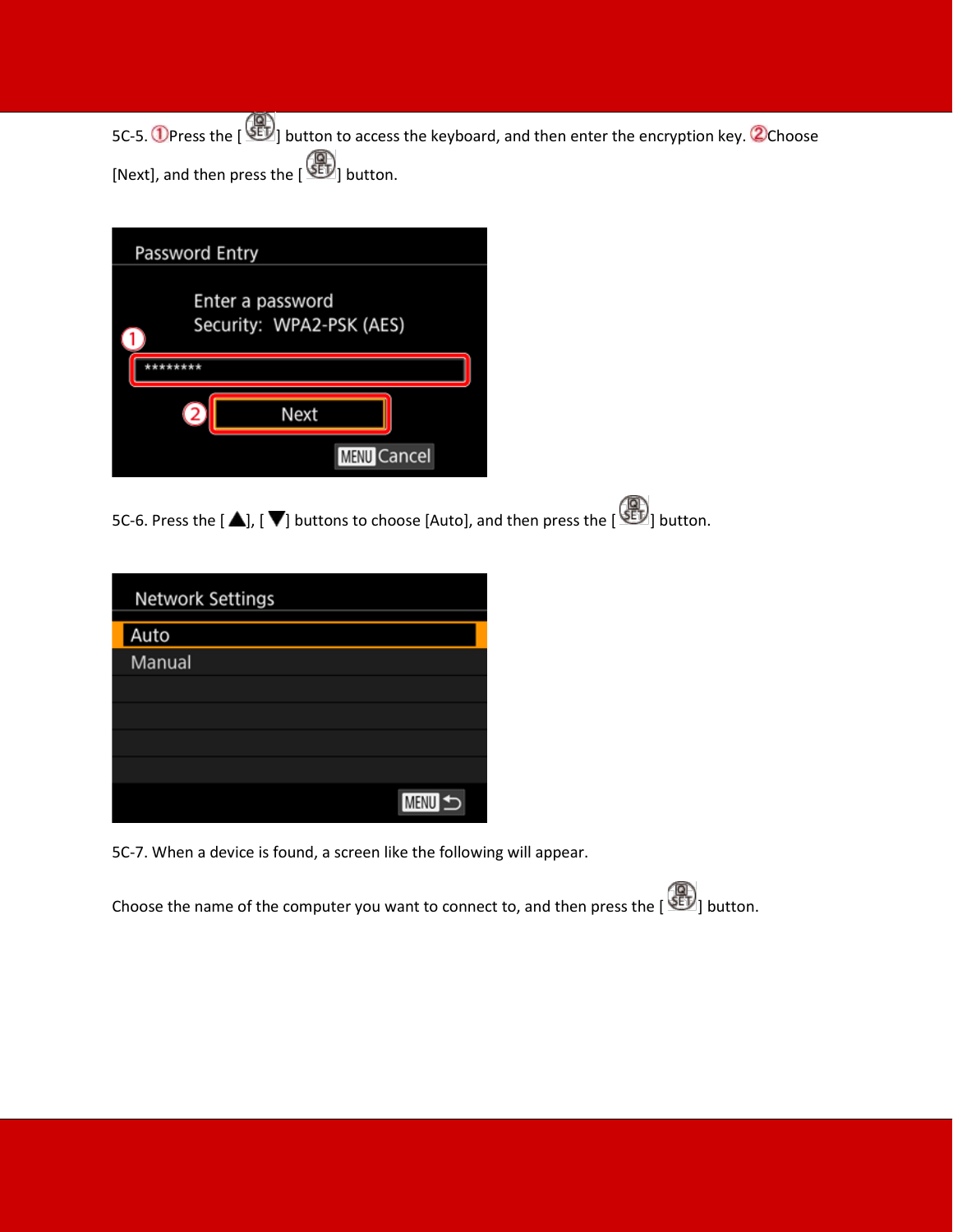| Select a Device             |                  |
|-----------------------------|------------------|
| Refresh                     |                  |
| $ID_1$                      |                  |
|                             |                  |
|                             |                  |
| Select device to connect to |                  |
|                             | <b>MENU</b><br>ঠ |

A screen like the following will appear.

| Connecting |                             |  |  |
|------------|-----------------------------|--|--|
|            | Connected device:<br>$ID_1$ |  |  |
|            |                             |  |  |
|            | Cancel                      |  |  |

If you are using Mac or Windows with the drivers installed, the screen will turn off after the connection is terminated. Please proceed to Step 4: Sending images to a computer.

For Windows users, when connecting your camera to your computer wirelessly for the first time, the display will not change during connection. Please proceed to 6. Driver Installation.

6. Driver Installation (Windows Only)

When wirelessly connecting the camera to a computer for the first time, it is necessary to install the drivers using the following procedure (Windows Only).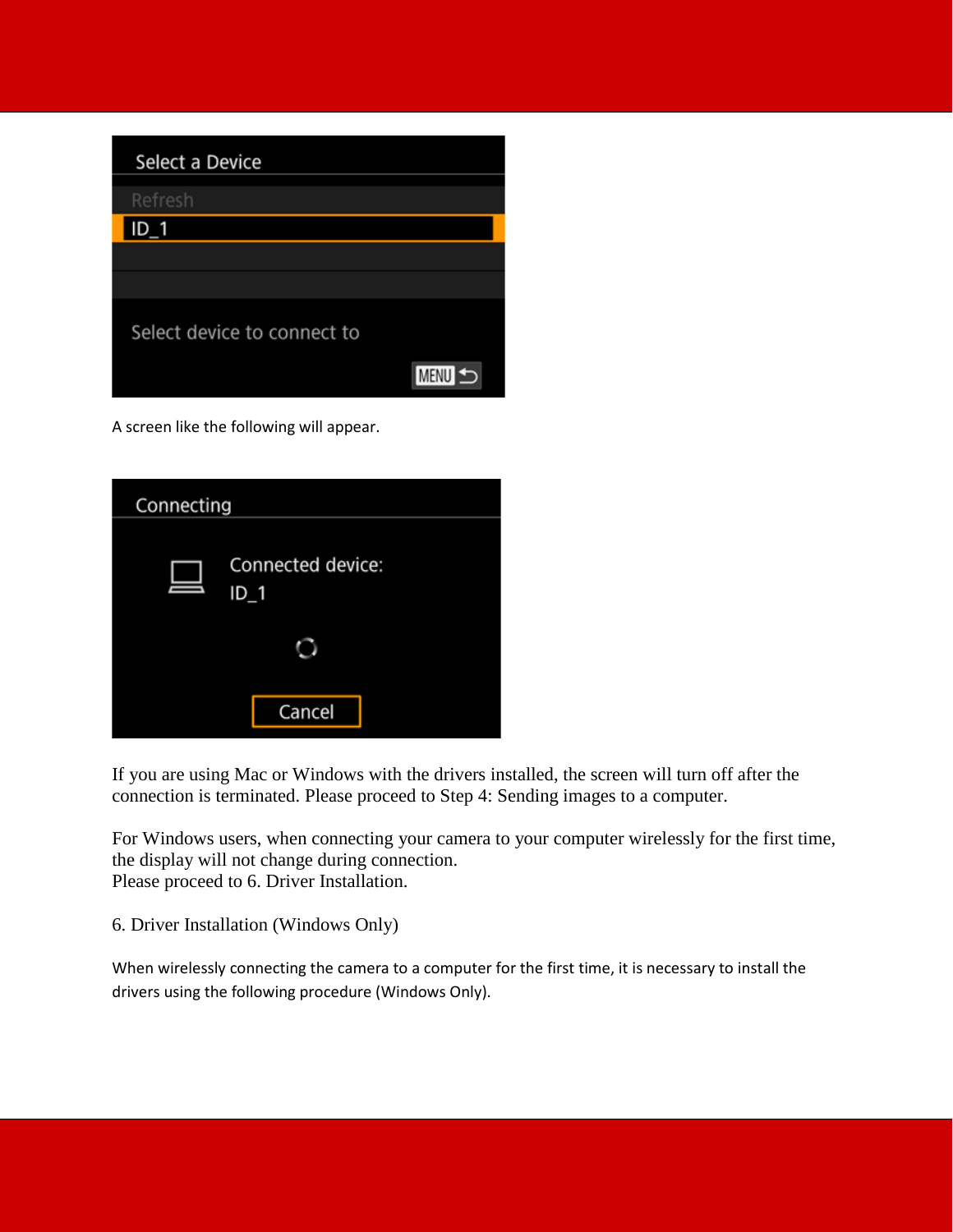7. Make sure the below screen appears on the camera's display.

| Connecting |                             |  |  |
|------------|-----------------------------|--|--|
|            | Connected device:<br>$ID_1$ |  |  |
|            |                             |  |  |
|            | Cancel                      |  |  |

Windows 7 users: Please proceed to 7A: Windows 7. Windows 8 users: Please proceed to 7B: Windows 8.

### 7A-1. Windows 7

When the screen in step 7 is shown on the cameras LCD panel, click the computer's Start menu and choose [Control Panel] > [Network and Internet] > [View network computers and devices], and then choose the connected camera from [Other Devices] and then double click the camera icon. Driver installation will begin.

| - Gu +                                                            | Network »           | $\sigma$ . And $\sigma$ . The set of $\sigma$ | Ω |
|-------------------------------------------------------------------|---------------------|-----------------------------------------------|---|
| Organize <b>*</b>                                                 | Network and Sharing | Double-click                                  |   |
| <b>Desktop</b><br><b>B.</b> Downloads<br><b>ELI Recent Places</b> |                     | (1)<br>Canon                                  |   |
| <b>Libraries</b><br>- Documents<br>Music                          |                     | Computer (5991)<br>0008AK04                   |   |
| 6,002 items                                                       |                     |                                               |   |

7A-2. After driver installation is complete, and the camera and computer connection is enabled, the AutoPlay screen will be displayed.

Nothing will be displayed on the camera screen.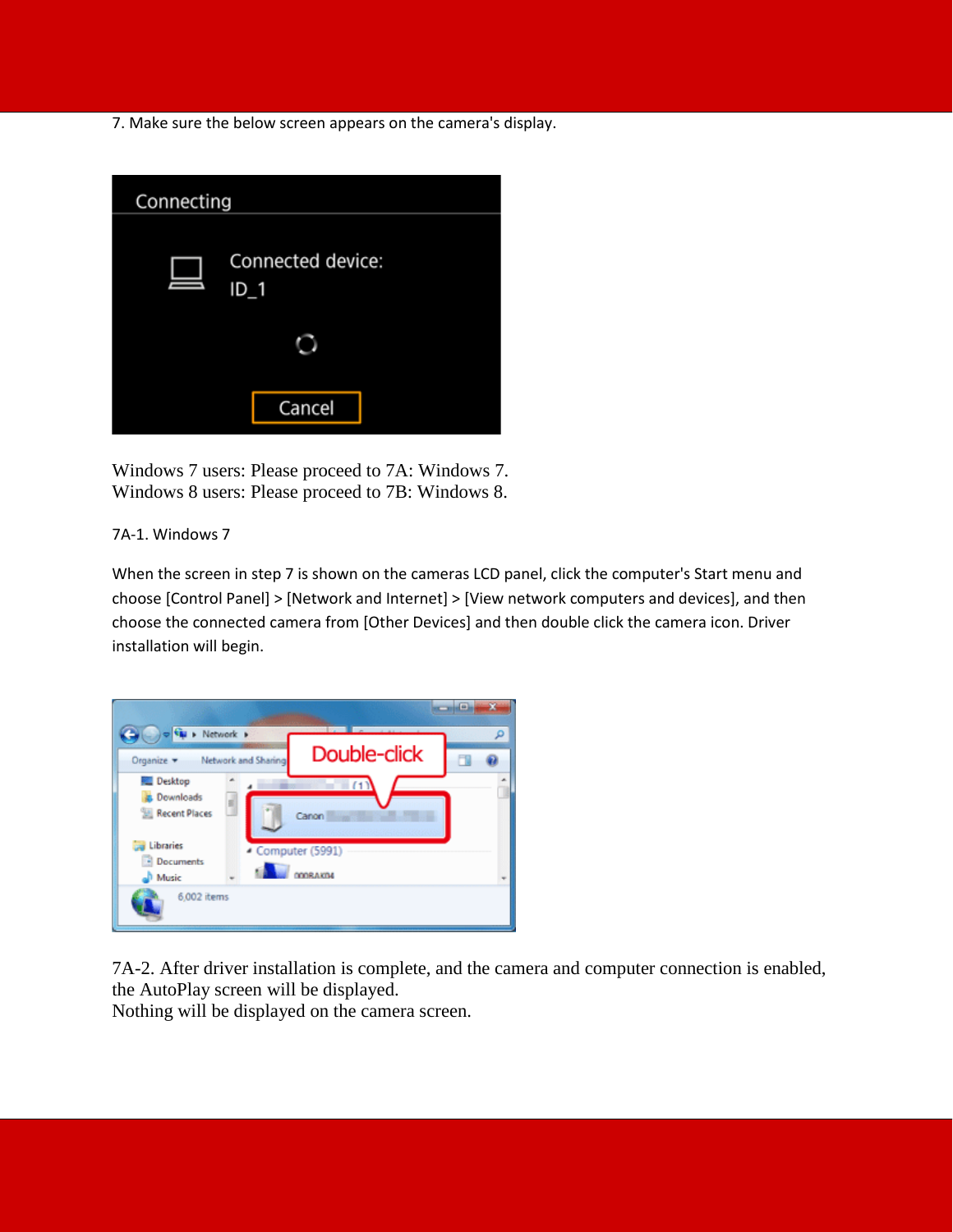#### Click [Download Images From Canon Camera].



#### 7B-1. Windows 8

When the screen in step 7 is shown on the cameras LCD panel, move the computers pointer to the bottom right side of the desktop to display the Charms, and then click [Settings] > [Control Panel] > [Add a Device].



7B-2. The cameras icon will be displayed in the [Add a device] screen.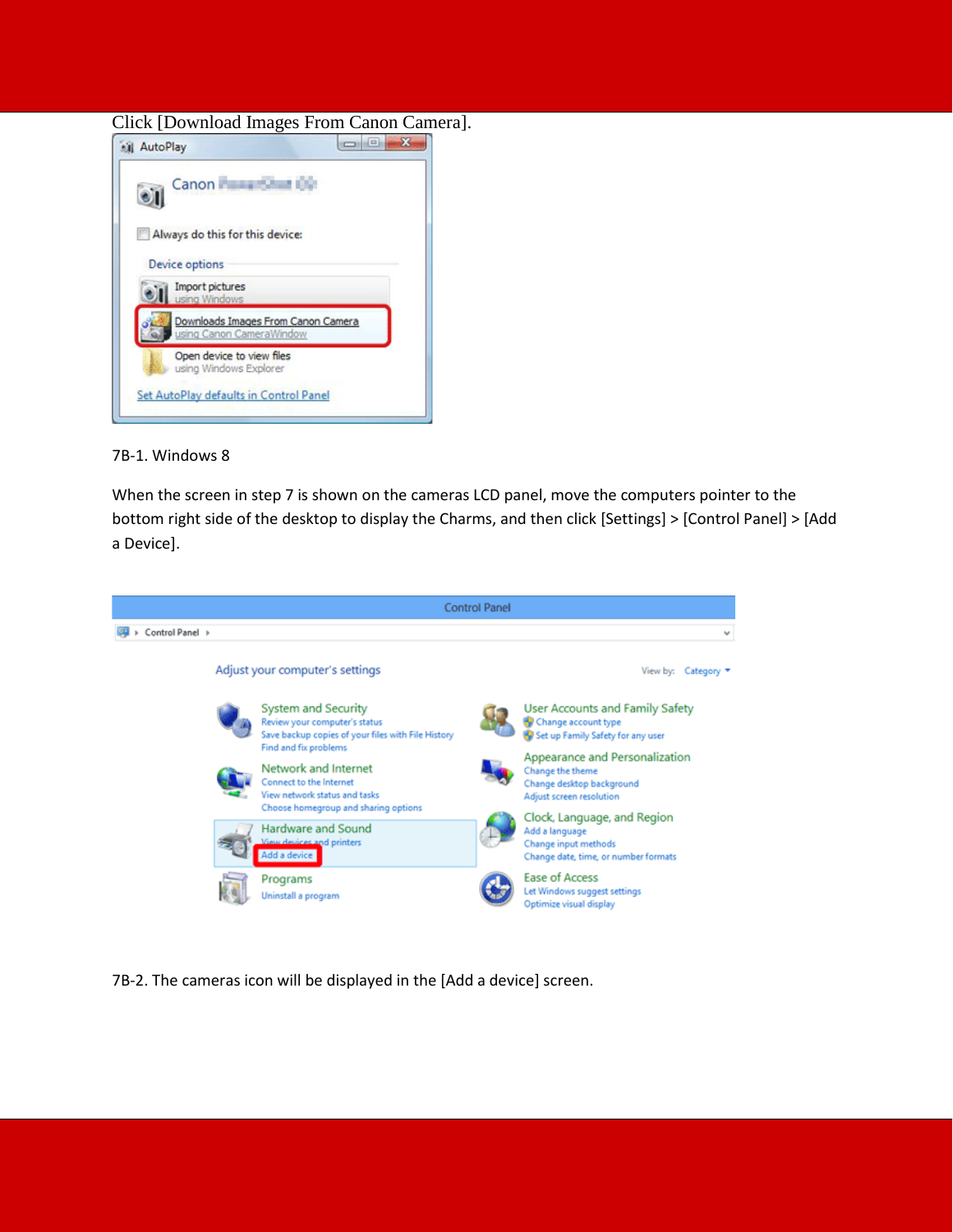Double-click the icon to begin driver installation.

| -<br>Add a device<br>Choose a device or printer to add to this PC<br>Select a device<br>Canon | ×      |
|-----------------------------------------------------------------------------------------------|--------|
| `amera<br>Double-click                                                                        |        |
| Not finding what you are looking for?<br>Next                                                 | Cancel |

7B-3. When the connection between the camera and the computer has been established, a screen like the following will appear.

Click [Tap to choose what happens with this device.]

Nothing will be displayed on the cameras LCD panel.

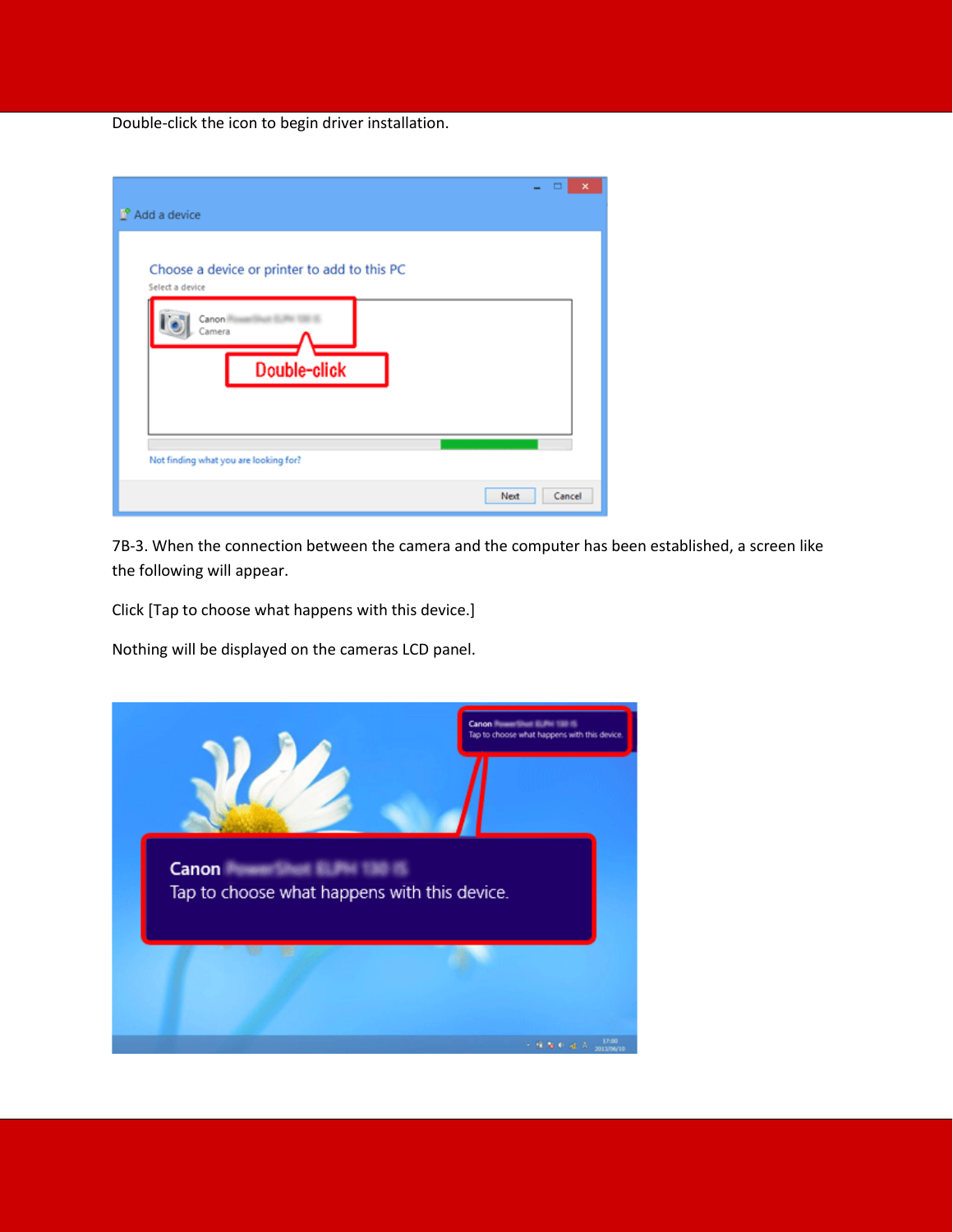7B-4. Click [Downloads images from Canon camera].



Step 4: Sending images to the computer



1. The CameraWindow menu window will be displayed, so click [Import Images from Camera].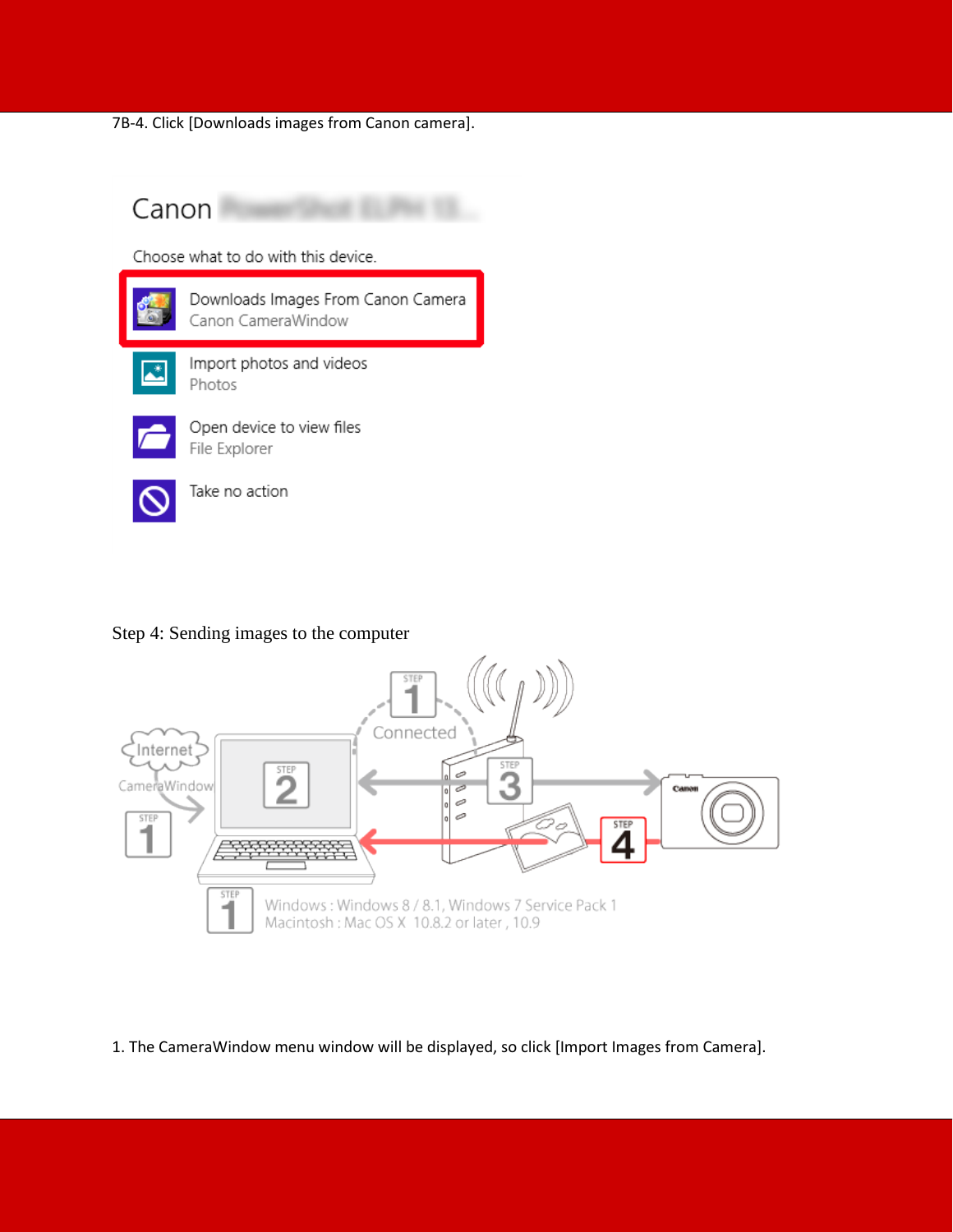| Canon Utilities CameraWindow DC                                                              | ۰<br>×<br>- 1                                                                                                   |
|----------------------------------------------------------------------------------------------|-----------------------------------------------------------------------------------------------------------------|
| Menu                                                                                         | $\bullet$                                                                                                       |
| Card Capacity:<br>564 MB / 3.74 GB<br>$\blacksquare$ - SHIBRE<br>Untransferred Images: 20/20 | Model Name: Canon PowerShot ELPH 130 IS<br>Firmware Version: 1.0.0.0<br>Owner's Name:<br>Battery Capacity: Full |
|                                                                                              |                                                                                                                 |
|                                                                                              | <b>Import Images from Camera</b>                                                                                |
|                                                                                              | Organize Images on Camera                                                                                       |
|                                                                                              | <b>Camera Settings</b><br>--                                                                                    |
|                                                                                              |                                                                                                                 |

2. A window like the one shown below will appear, so click  $\bigcirc$  [Import Untransferred Images],  $\bigcirc$  [Select Images to Import], or  $\mathbf{I}$ [Import All Images].

| Canon Utilities CameraWindow DC                                                            |                                                                                                                     |             |                                                                                               | accord three of                     |
|--------------------------------------------------------------------------------------------|---------------------------------------------------------------------------------------------------------------------|-------------|-----------------------------------------------------------------------------------------------|-------------------------------------|
| Menu                                                                                       |                                                                                                                     |             |                                                                                               |                                     |
| Card Capacity:<br>564 MB / 3.74 GB<br><b>IIII</b> Hassacumum<br>Untramferred Images: 20/20 | Model Name: Canon PowerShot EUPH 13015<br>Firmware Version: 10.00<br>Owner's Name:<br><b>Battery Capacity: Full</b> |             |                                                                                               |                                     |
| <b>Import Images from Camera</b>                                                           |                                                                                                                     | ❶<br>0<br>з | [1] Import Untransferred Images<br>Z Select Images to Import<br><b>Hill Import All Images</b> | $\bullet$<br>$\bullet$<br>$\bullet$ |
|                                                                                            |                                                                                                                     |             | <b>Organize Images on Camera</b><br><b>Camera Settings</b>                                    |                                     |
|                                                                                            |                                                                                                                     |             |                                                                                               |                                     |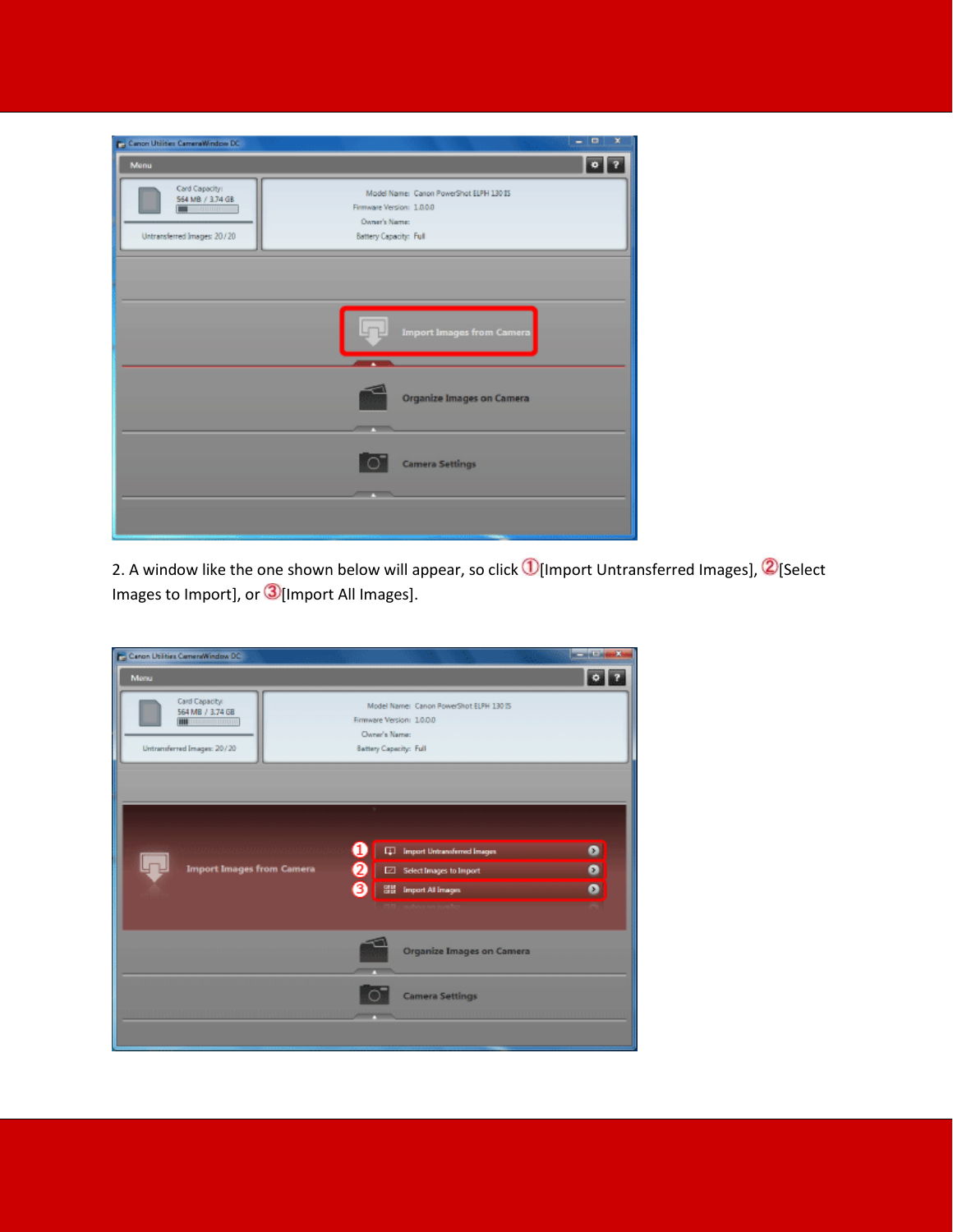3. If you chose [Select Images to Import] in Step 2,  $\overline{0}$  select the images you want to import, and then click  $\mathcal{Q}$ [Import] ( $\boxed{\Box}$ ).



4. The following window will appear, and the computer will start to transfer images from the camera.

| <b>Import Images</b>         |
|------------------------------|
| Importing images from camera |
| ◘▒▒▒▒                        |
| 3 image(s)                   |
| Cancel                       |